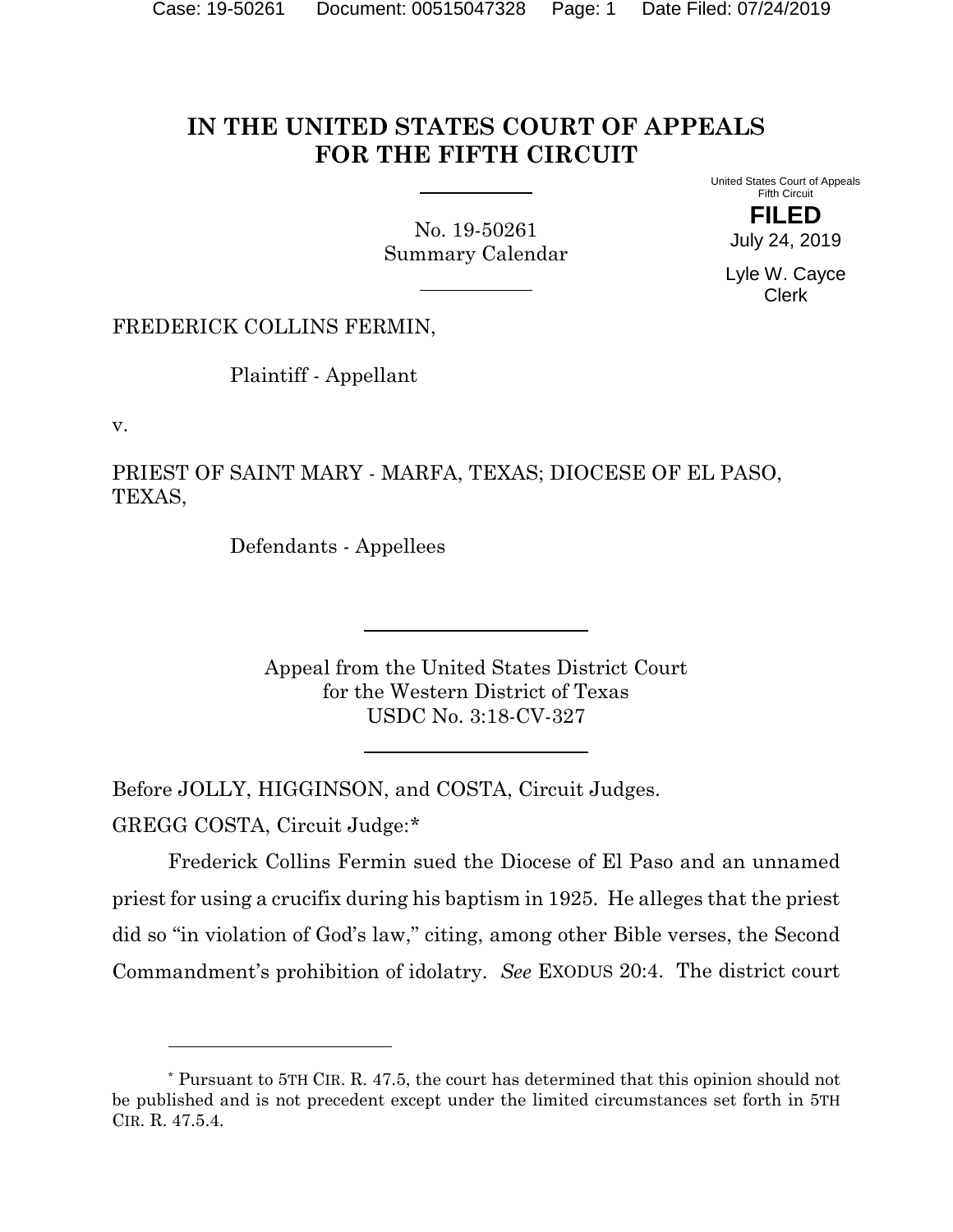## No. 19-50261

granted the Diocese's motion to dismiss for lack of subject matter jurisdiction, and we affirm.

Fermin says the district court had both diversity and federal question jurisdiction. *See* 28 U.S.C. §§ 1331, 1332. But he did not meet his burden of pleading facts in support of either. *See Howery v. Allstate Ins. Co.*, 243 F.3d 912, 919 (5th Cir. 2001). Diversity jurisdiction requires complete diversity of citizenship—that is, neither defendant can be a citizen of the same state as Fermin. *Stafford v. Mobil Oil Corp.*, 945 F.2d 803, 804 (5th Cir. 1991). Fermin fails to allege state citizenships for himself or the defendants. That "failure adequately to allege the basis for diversity jurisdiction mandates dismissal." *Id.* at 805. Plus, as the district court observed, by all appearances there is not complete diversity: Fermin's signature block on his complaint lists a San Antonio address, and the Diocese is presumably an El Paso resident.

Moving to federal question jurisdiction, we note that Fermin raises a First Amendment claim. That claim arises under federal law, so it survives a challenge to subject matter jurisdiction unless it is so "completely devoid of merit as not to involve a federal controversy." *Steel Co. v. Citizens for a Better Env't*, 523 U.S. 83, 89 (1998) (quoting *Oneida Indian Nation of N.Y. v. Cty. of Oneida*, 414 U.S. 661, 666 (1974)). But a First Amendment claim against a church and a priest cannot meet that low bar. The First Amendment constrains state action, not private conduct. *Manhattan Cmty. Access Corp. v. Halleck*, 139 S. Ct. 1921, 1928 (2019). Churches and priests are not state actors. Indeed, if the First Amendment had any role to play in this case, it would be to warn us against delving into a dispute about religious doctrine. *See Serbian E. Orthodox Diocese for U.S. & Canada v. Milivojevich*, 426 U.S. 696, 709 (1976).

We thus need not consider Fermin's argument that the district court erred in denying his motion for default judgment. The Diocese admits that it